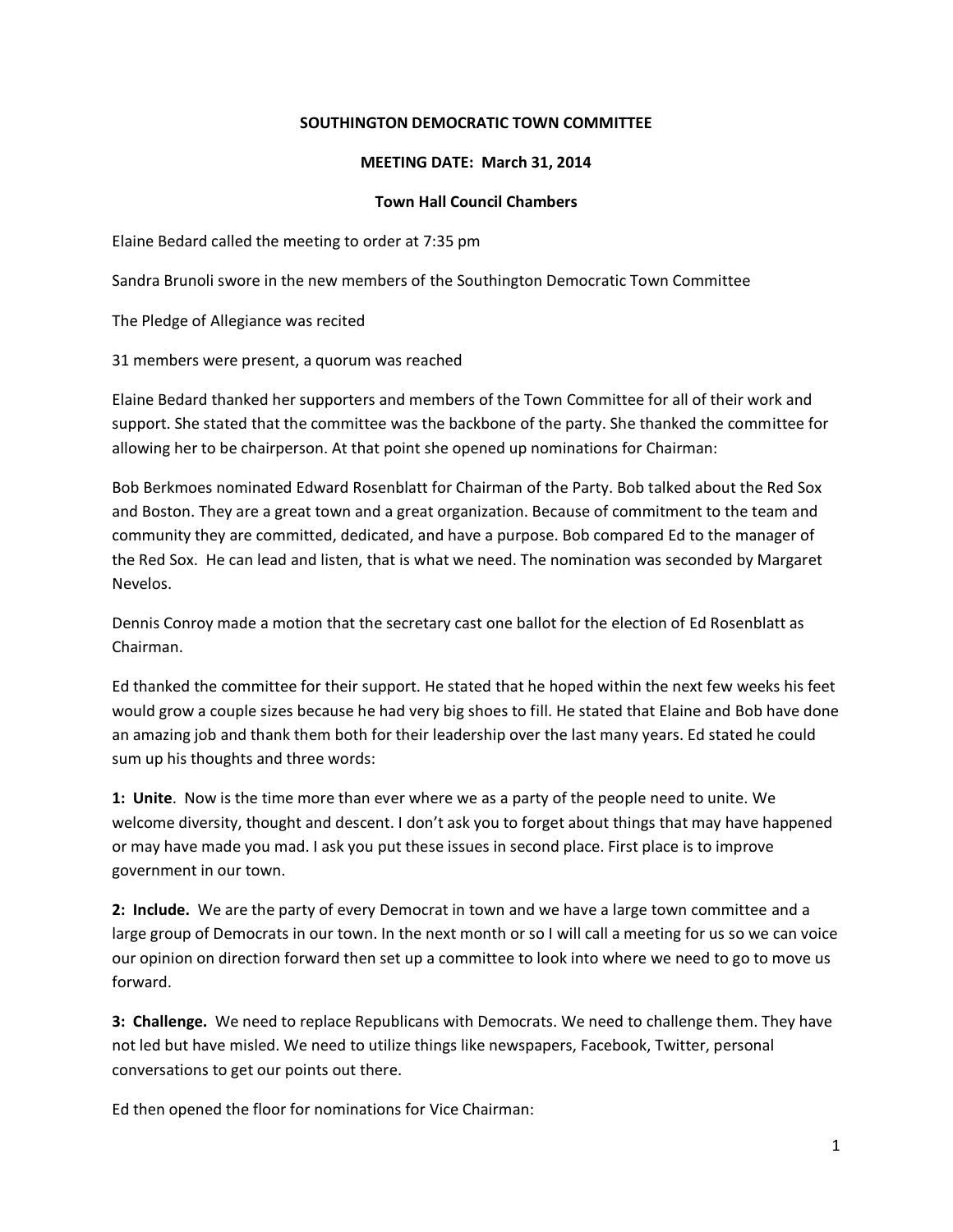Dave Zoni nominated Rebecca Davis. Dave stated that Rebecca served our party for many years and is an excellent candidate for the position. Rudy Cabata seconded the nomination.

Dennis Conroy made a motion that the secretary cast one ballot for the election of Rebecca Davis for Vice Chairman. Seconded by Zeke Zalaski.

Rebecca thanked the committee and stated that she will do everything she can to support the chair and the entire Democratic Party.

Ed Rosenblatt asked for nominations for Secretary:

Rudy Cabata nominated Zaya Oshana. Rudy stated that Zaya has been involved in the party for many years. He stated that he worked hard in his name is synonymous with the party. Bob Berkmoes seconded the nomination.

Dennis Conroy made a motion that the secretary cast one ballot for the election of Zaya Oshana for Secretary. This was seconded by Dave Zoni.

Zaya thanked the party for their support. He stated that he believes strongly in the Democratic principles that we all stand for and that we must work hard for them. He stated he would do whatever needed to be done to support the chair and the party.

Ed Rosenblatt asked for nominations for Treasurer:

Chief Murphy nominated Dave DellaVecchia for the position of Treasurer. He stated that Dave had done the position and knows what needs to be done. This was seconded by Zeke Zalaski.

Dennis Conroy made a motion that the secretary cast one ballot for the election of David Della Vecchia for Treasurer. This was seconded by Jerry Belanger.

David thanked the committee for their support and trust.

Ed opened the floor for Special Guests and introduced Dorian Lockert from Joe Aresimowicz campaign.

Dorian stated we have to fight hard this year for Joe and Dave Zoni. He stated he just met Kristen Sellek tonight and is excited to work with her. There is more outside money coming to our state elections this year. He reminded us that our state reps draw the congressional lines and we have seen in other states where Republicans draw the lines to disenfranchise Democrats and Democratic voters. We need your time and if possible your money. He also stated that Congressman Larson would like to hold a fundraiser here in Southington. Additionally he stated that party leaders are not comfortable in coming to Southington.

Zaya Oshana asked why would state leaders not be comfortable in coming to Southington, what are their concerns?

Dorian stated that it was a lack of money coming from Southington to the campaigns.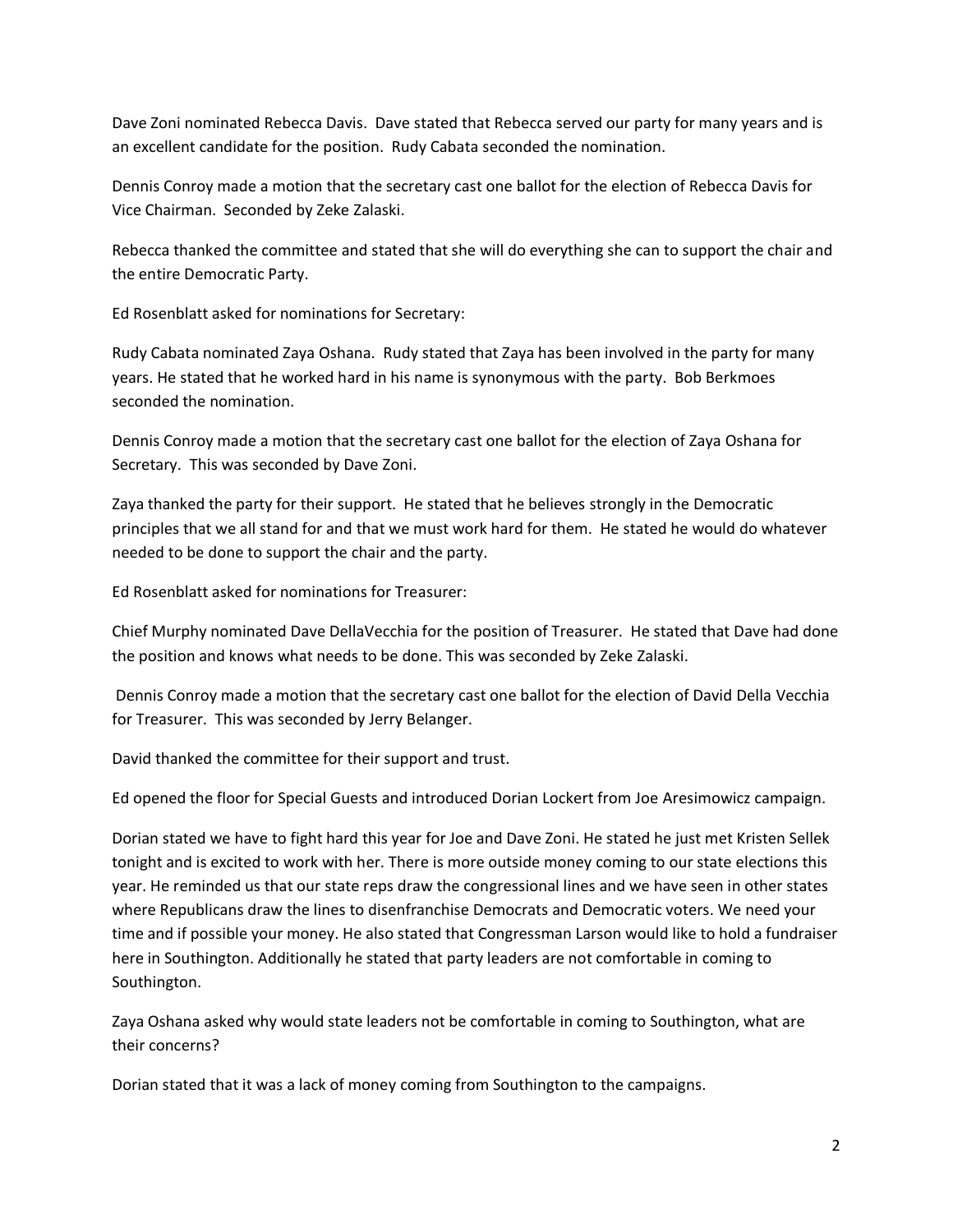Kristen Sellek introduced herself as a candidate for the 103<sup>rd</sup> congressional district. She stated she was very excited and was tired of hearing NO. No to teachers, No to education, No to infrastructure, No to schools. She stated that she was hoping for our support so we can ACT not just Interfere. Kristen is working to get qualified for public financing and needs 150 signatures to get qualified. If she gets qualified by early May she can show her opponent and the community that she is a serious candidate. She stated she needs our support. She stated she is a very proud social worker, working on domestic violence issues. It is about keeping our community safe. Children's issues are very important to her. She thanked the committee for having her today.

Zeke asked if she brought forms for us to sign today and she said yes. He also asked how many doors will you not gone to which she replied every door where there are Democrats and independents that are voters have voted in the past.

# **A motion was made and passed to dispense with the reading of the secretaries and treasurers report for this meeting.**

## **Old Business:**

There was none

## **New Business:**

Nomination of delegates:

The slate of delegates for the following conventions were read:

- 2014 State Convention Nominated by Jim Sinclair
- Judge of Probate Nominated by Bob Galati
- $\bullet$  House 30<sup>th</sup> District Nominated by Tom Janik
- $\bullet$  House 80<sup>th</sup> District Nominated by Susan Locks
- $\bullet$  House 103<sup>rd</sup> District Nominated by Susan Locks
- State Senate  $16^{th}$  District Nominated by Dennis Conroy
- $\bullet$  1<sup>st</sup> Congressional District Nominated by Tom Janik

A second for all slates was given by Bob Berkmoes

Dennis Conroy made a motion that the secretary cast one ballot for the aforementioned slates and this was seconded by Margaret Nevelos.

Ed stated that if a person cannot make their noted convention please let him know.

Dennis Conroy made a motion to authorize the chair to fill any openings with proxies. This was seconded by Jim Sinclair.

Tom Janik brought news from the registrar's office. Since the end of January there is progress with online registration. New registrations, people from other towns, change of name and address. They